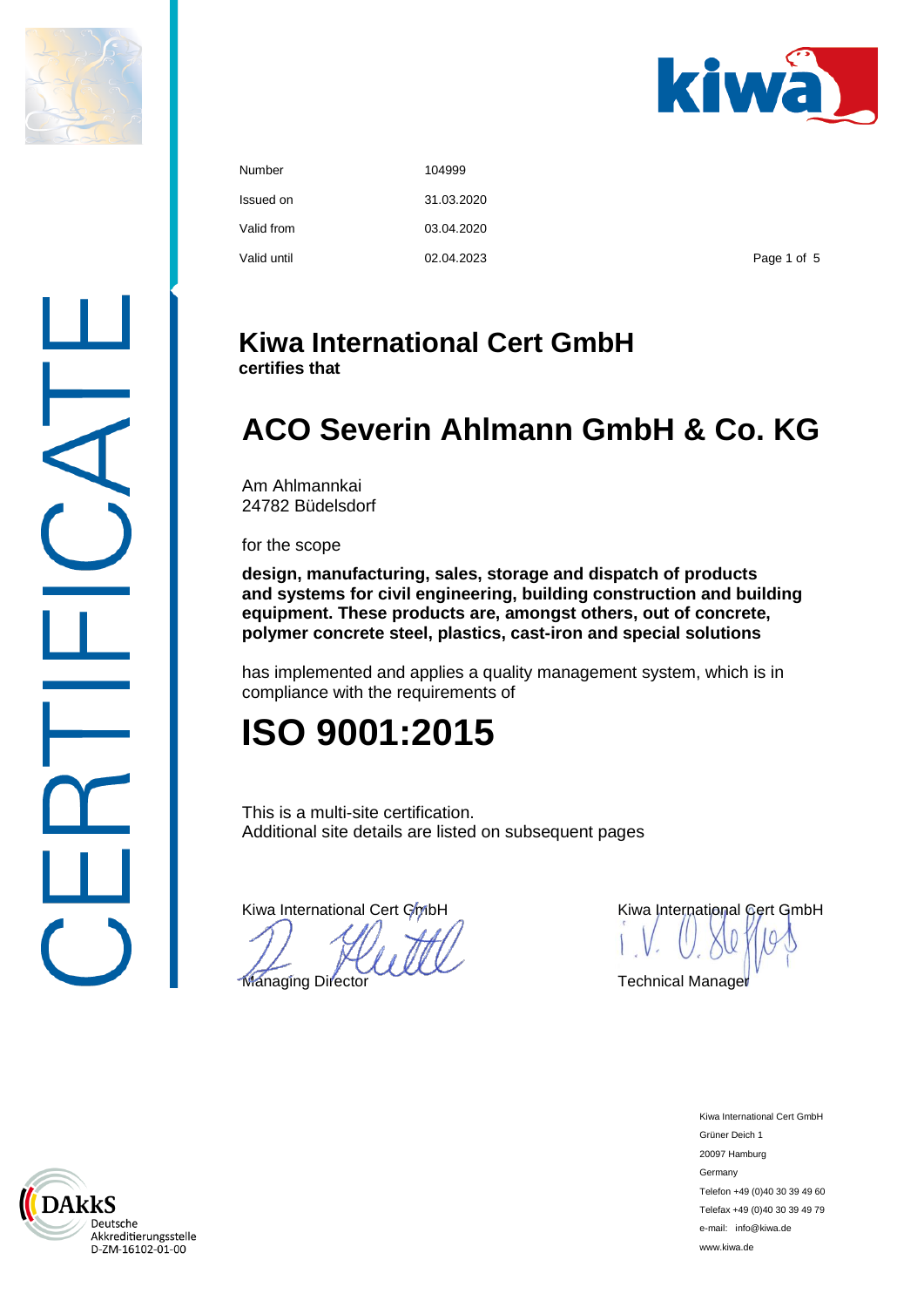



| Number      | 104999     |
|-------------|------------|
| Issued on   | 31.03.2020 |
| Valid from  | 03.04.2020 |
| Valid until | 02.04.2023 |

Page 2 of 5

### **ACO Severin Ahlmann GmbH & Co. KG**

several sites

#### **ACO Severin Ahlmann GmbH & Co. KG**

Neuwirtshauser Straße 14 97723 Oberthulba / Reith

scope

manufacturing of polymer concrete and sales of products and systems for building construction. These products are, amongst others, out of polymer concrete, steel, plastics and cast-iron

#### **ACO Passavant GmbH**

Im Gewerbepark 11c 36466 Dermbach

scope

design, manufacturing and sales of products and systems for the building equipment. These products are, amongst others, out of steel, plastics and cast-iron

#### **ACO Tiefbau Vertrieb GmbH**

Am Ahlmannkai 24782 Büdelsdorf

#### scope

sales of products and systems for civil engineering. These products are, amongst others, out of polymer concrete, steel, plastics and cast-iron

#### **ACO Passavant GmbH**

Ulsterstraße 3 36269 Philippsthal

#### scope

design, manufacturing and sales of products and systems for the building equipment. These products are, amongst others, out of steel, plastics and cast-iron

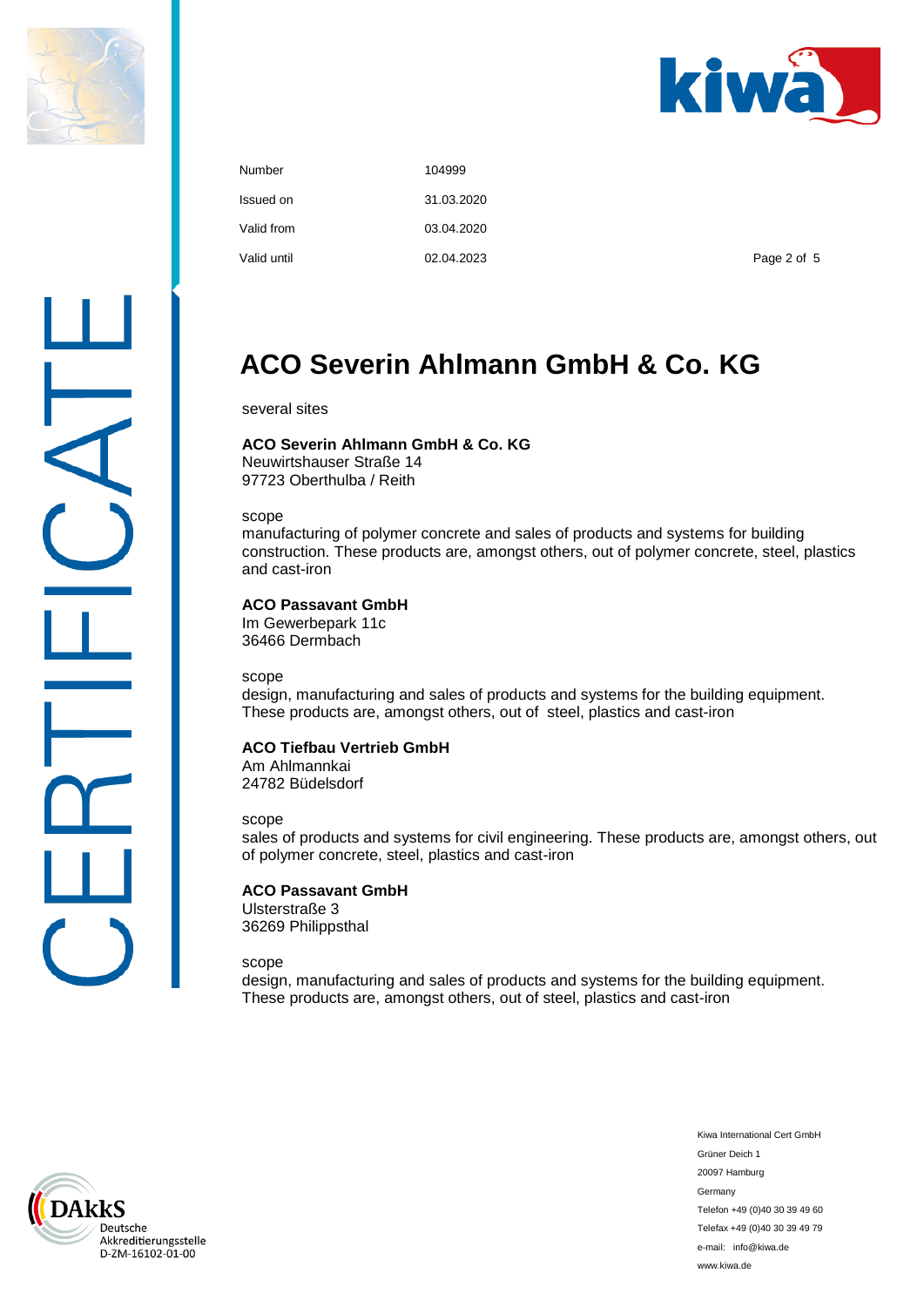



| Number      | 104999     |
|-------------|------------|
| Issued on   | 31.03.2020 |
| Valid from  | 03.04.2020 |
| Valid until | 02.04.2023 |

Page 3 of 5

### **ACO Severin Ahlmann GmbH & Co. KG**

several sites

#### **ACO Tiefbau Vertrieb GmbH**

Neuwirthshauser Straße 14 97723 Oberthulba / Reith

scope

sales of products and systems for civil engineering. These products are, amongst others, out of polymer concrete, steel, plastics and cast-iron

#### **ACO Tiefbau Vertrieb GmbH**

Mittelriedstraße 25 68642 Bürstadt

scope

sales of products and systems for civil engineering. These products are, amongst others, out of concrete, steel, plastics and cast-iron

#### **ACO Selbstbau Vertrieb GmbH**

Am Ahlmannkai 24782 Büdelsdorf

scope

sales of products and systems for building construction. These products are, amongst others, out of polymer concrete, steel, plastics and cast-iron

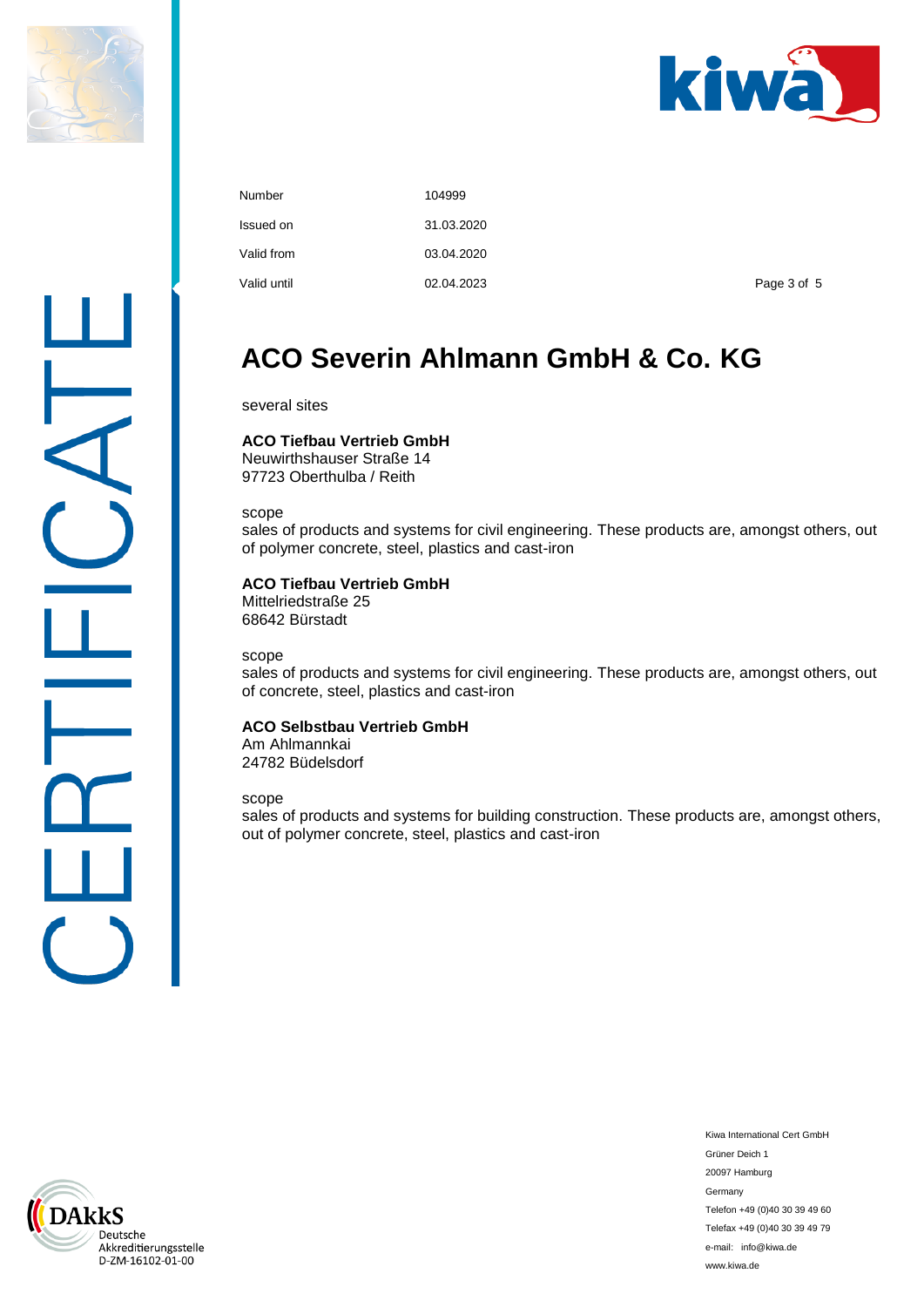



| Number      | 104999     |
|-------------|------------|
| Issued on   | 31.03.2020 |
| Valid from  | 03.04.2020 |
| Valid until | 02.04.2023 |

Page 4 of 5

### **ACO Severin Ahlmann GmbH & Co. KG**

several sites

#### **ACO Hochbau Vertrieb GmbH**

Neuwirthshauser Straße 14 97723 Oberthulba/Reith

scope

sales of products and systems for building construction. These products are, amongst others, out of polymer concrete, steel, plastics and cast-iron

#### **ACO Hochbau Vertrieb GmbH**

Am Ahlmannkai 24782 Büdelsdorf

scope

design and sales of products and systems for building construction. These products are, amongst others, out of polymer concrete, steel, plastics and cast-iron

#### **ACO Tiefbau Vertrieb GmbH**

Scheidertalstraße 3 65326 Aarbergen

scope

design and sales of products and systems for civil engineering. These products are, amongst others, out of polymer concrete, steel, plastics and cast-iron

#### **ACO Passavant GmbH**

Scheidertalstraße 3 65326 Aarbergen

scope

sales of products and systems for building construction. These products are, amongst others, out of steel, plastics and cast-iron

kkS Deutsche Akkreditierungsstelle D-ZM-16102-01-00